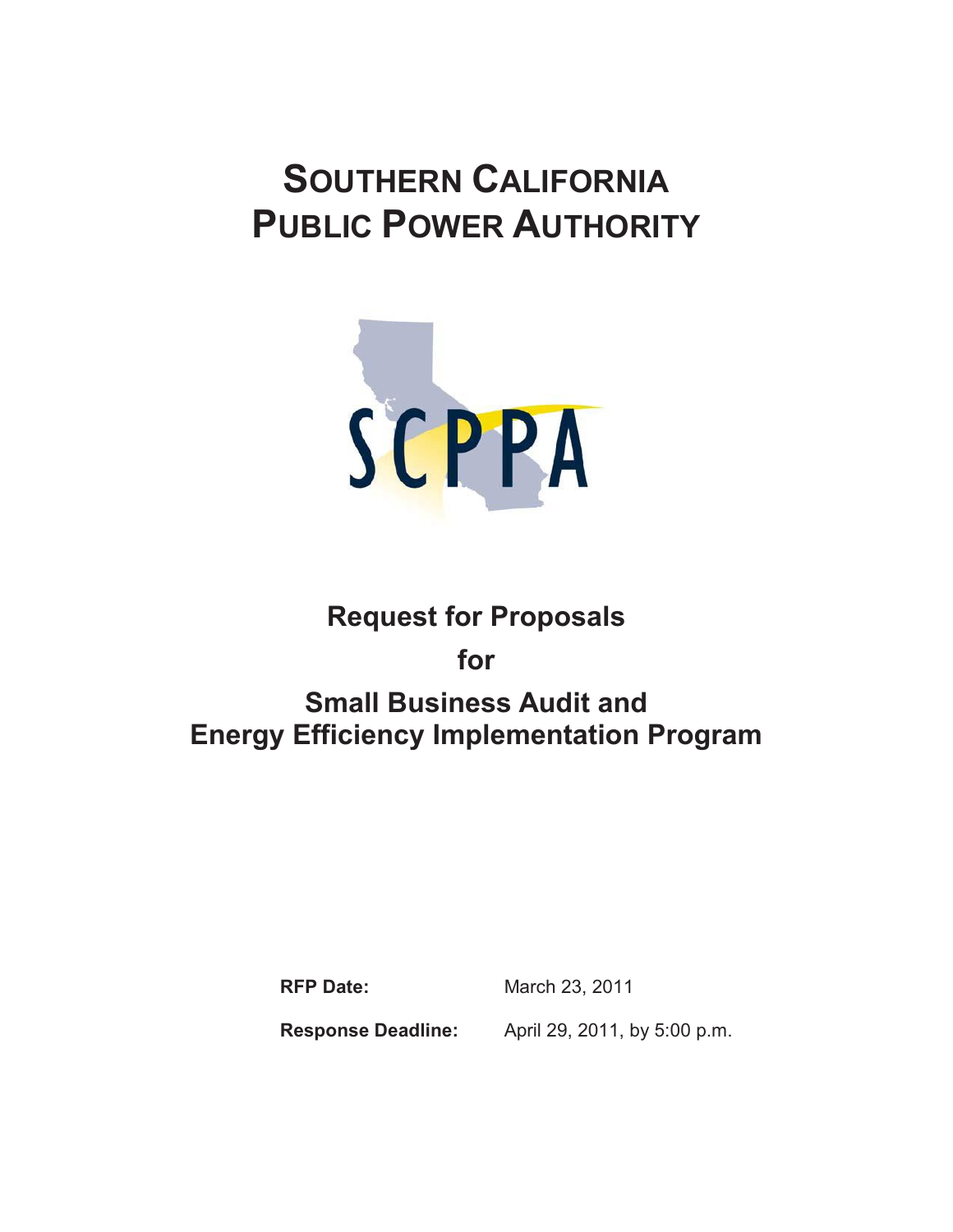# **SOUTHERN CALIFORNIA PUBLIC POWER AUTHORITY**

# **Request for Proposals (RFP) for Small Business Energy Audit and Energy Efficiency Implementation Program**

The Southern California Public Power Authority (SCPPA) is hereby soliciting competitive proposals for energy audit and energy efficiency implementation services for small business within its member municipal utility service territories.

### **Introduction**

SCPPA, a joint powers authority and a public entity organized under the laws of the State of California, was created pursuant to the Government Code of California and a Joint Powers Agreement for the purpose of planning, financing, developing, acquiring, constructing, operating and maintaining projects for the generation or transmission of electric energy. SCPPA also facilitates joint service contracts, at the request of its members, to increase volume and increase procurement efficiency. A service contract entered into by SCPPA, pursuant to this RFP, would be utilized directly by the interested members to serve their respective utilities. The work would be ordered and approved directly by the members and the billing would be done through SCPPA.

SCPPA is governed by its Board of Directors, which consists of representatives from each of its Member Agencies. The management of SCPPA is under the direction of an Executive Director who is appointed by the Board.

Member Agencies consist of eleven cities and one irrigation district which supply electric energy within Southern California, including the municipal utilities of the cities of Anaheim, Azusa, Banning, Burbank, Cerritos, Colton, Glendale, Los Angeles, Pasadena, Riverside, and Vernon, and the Imperial Irrigation District (Member Agencies).

#### **Objectives**

The respondents should propose programs designed to meet the following program objectives:

- Recognize and address the energy conservation needs of Small Business customers.
- Promote energy conservation and improve the competitiveness of small business customers through reduced energy costs.
- Assist Small Business customers with implementation of energy efficiency measures offered by their local electric utility.
- Increase customer awareness of energy efficient business practices including improvements in operations and maintenance methods.
- Provide customers the opportunity to participate in other public programs.
- SCPPA intends to achieve these goals in part through the implementation of the Small Business Energy Audit and Energy Efficiency Implementation Program.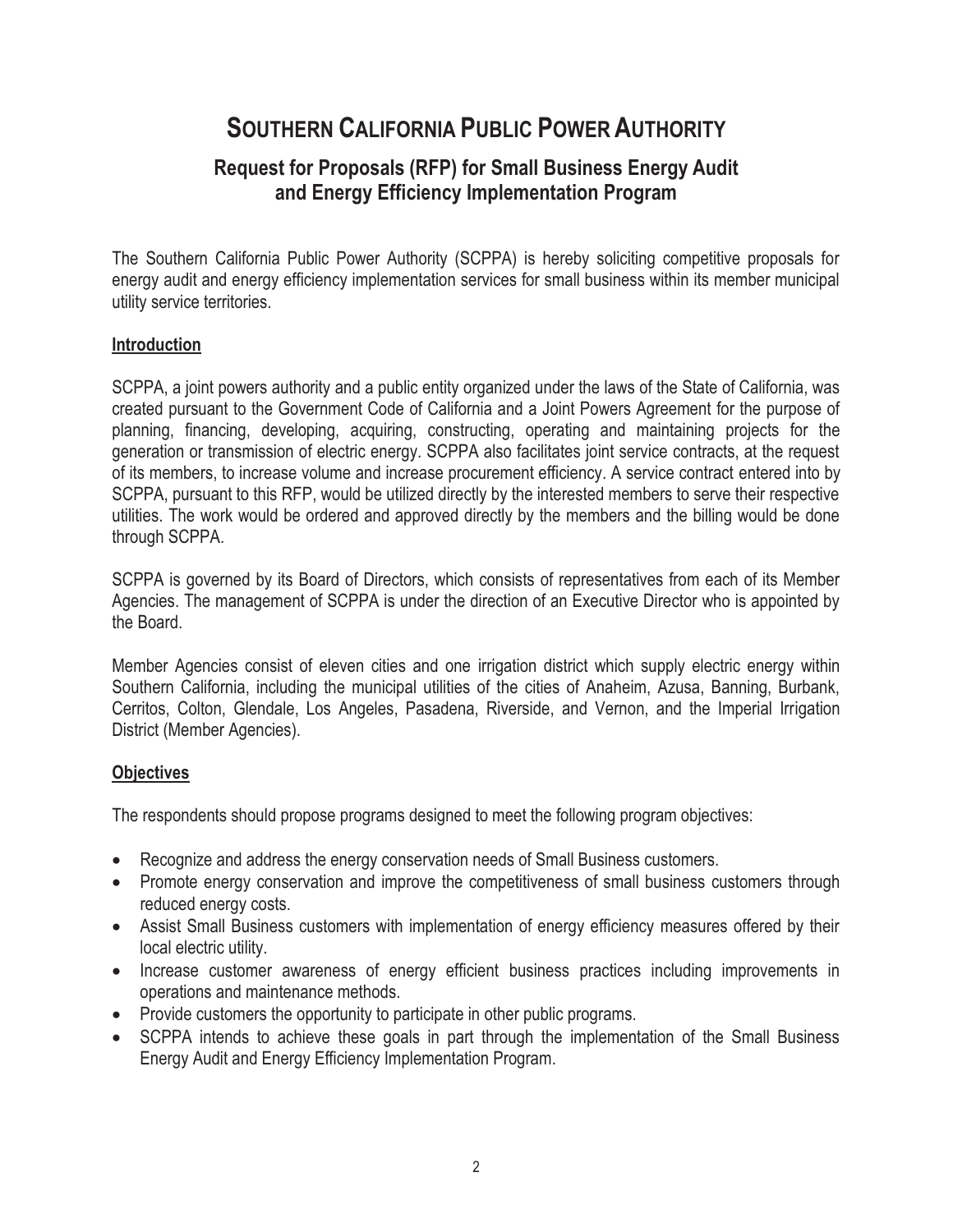#### **Scope of Services**

- 1. Propose a turnkey energy audit/survey and energy efficiency implementation program for small business customers, i.e., <30 kW.
- 2. Program funding will be established for two years with each SCPPA member determining their own level of funding.
- 3. Member utilities will offer customers an allowance, typically \$1,000 to \$2,500 per customer depending on the utility, for the direct installation of energy efficiency measures recommended by the audit/survey. Customers will be allowed to choose from measures priced to include on-site installation (inclusive or marketing, reporting, and follow up costs), and customers may choose to purchase measures above the utility provided allowance at the same pre-negotiated prices.
- 4. The program should, if possible, retain and use personnel and/or companies to provide services from within the service territory of the local utility.
- 5. Facility energy audit/survey including customer and utility reporting in a format specified by the utility.
- 6. Customer direct install implementation measures, including installation costs, should include, but not be limited to, the following:
	- a. New fixtures for energy efficient lighting
	- b. Heating, ventilation, air conditioning (HVAC), thermal storage, AC tune-up, duct sealing, & programmable thermostat
	- c. Refrigeration efficiency improvements, door gaskets & gaskets
	- d. Energy management controls, load shifting and other programmatic opportunities
	- e. Lighting tubes, CFLs & LEDs using existing fixtures
	- f. Occupancy controls/sensors
	- g. LED "Exit" signs and emergency lighting
	- h. Security lighting
	- i. Windows, films or other glazing solutions
	- j. Faucet aerators
	- k. Low flow shower heads
	- l. Ultra low flow toilets
	- m. Wall sealing/weatherization, insulation or other building improvements
	- n. Other cost-effective measures.
- 7. Determining Approved Customers and participant eligibility and qualification requirements.
- 8. Assisting Approved Customers and other potential participants in requesting and applying for the Program services.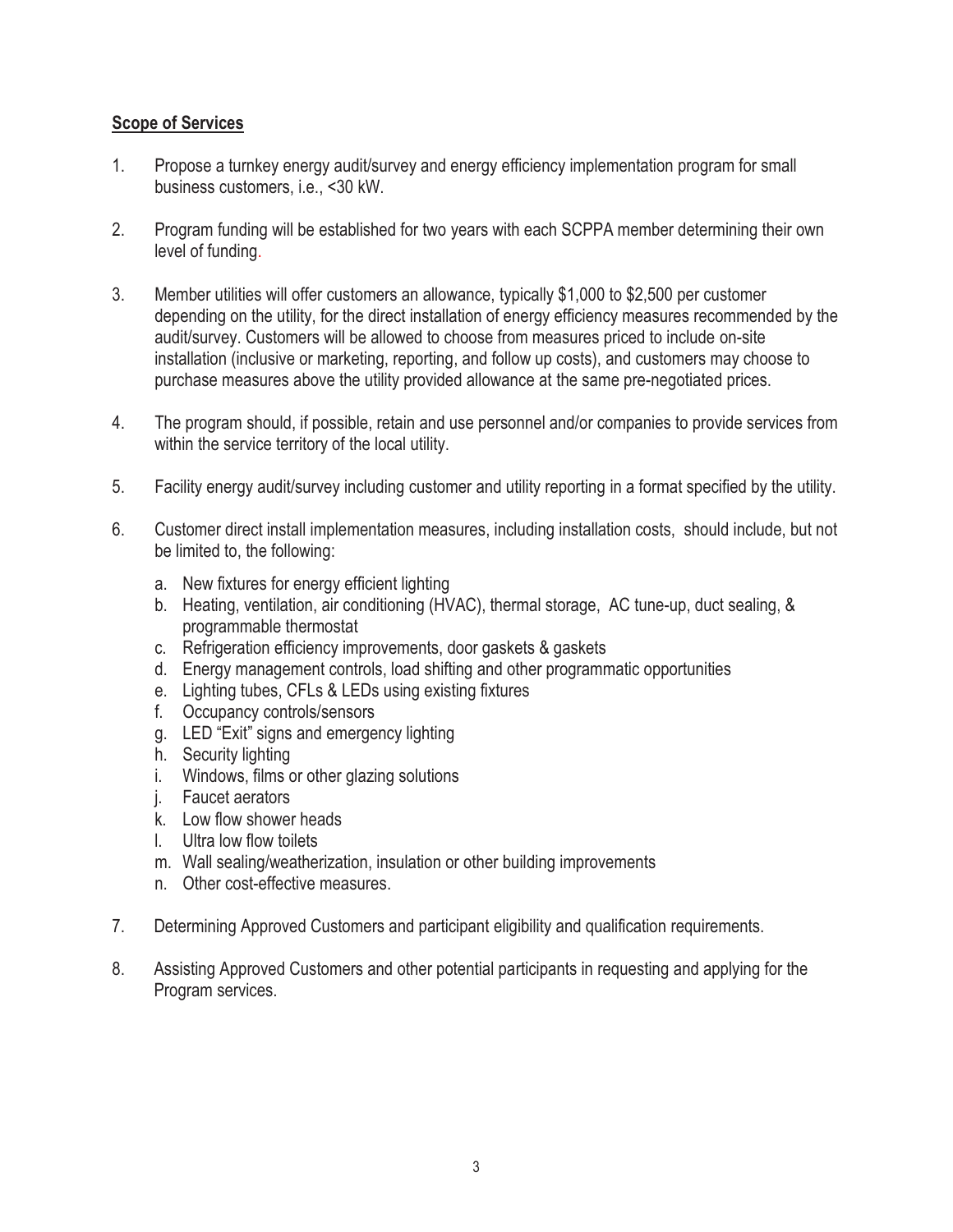- 9. Any and all obligations of the Contractor to be performed may include one or any combination thereof, but is not limited to the following:
	- a. Marketing and outreach
	- b. Customer services
	- c. Facility assessments
	- d. Installation of energy efficient materials and equipment
	- e. Inspection services and customer satisfaction surveys
	- f. Disposal and recycling services
	- g. Delivery and warehousing
	- h. Program tracking, documentation
	- i. Report preparation and submission
	- j. Database administration
	- k. Accounting and audit functions
	- l. Other related functions.
- 10. Reporting of estimated and actual energy and demand savings to be consistent with national, state, and local standards or other baseline considerations when applicable.
- 11. Provide information of similar and relevant work performed and provide contact information for three (3) recent references.
- 12. Abide by written safety and risk management policies and procedures.
- 13. Obtain a liability waiver from each customer prior to performing work. Please include a sample of the proposed customer waiver form.
- 14. Maintain sufficient insurance for the type of work being performed. Please include a summary of insurance coverage.

#### **Proposal Submission Guidelines**

#### **1. Applicant Information**

| Name of Organization:             |        |      |
|-----------------------------------|--------|------|
| Name and title of contact person: |        |      |
| E-mail:                           |        |      |
| Telephone:                        |        |      |
| Physical address:                 |        |      |
| City:                             | State: | Zip: |

#### **2. Transmittal Letter**

A brief statement of the Contractor's understanding of the work to be done and commitment to perform the work as scheduled including a summary of exceptions taken to the RFP requirements, statement of work, specifications, and reference to any proposed contractual terms and conditions required by the Contractor.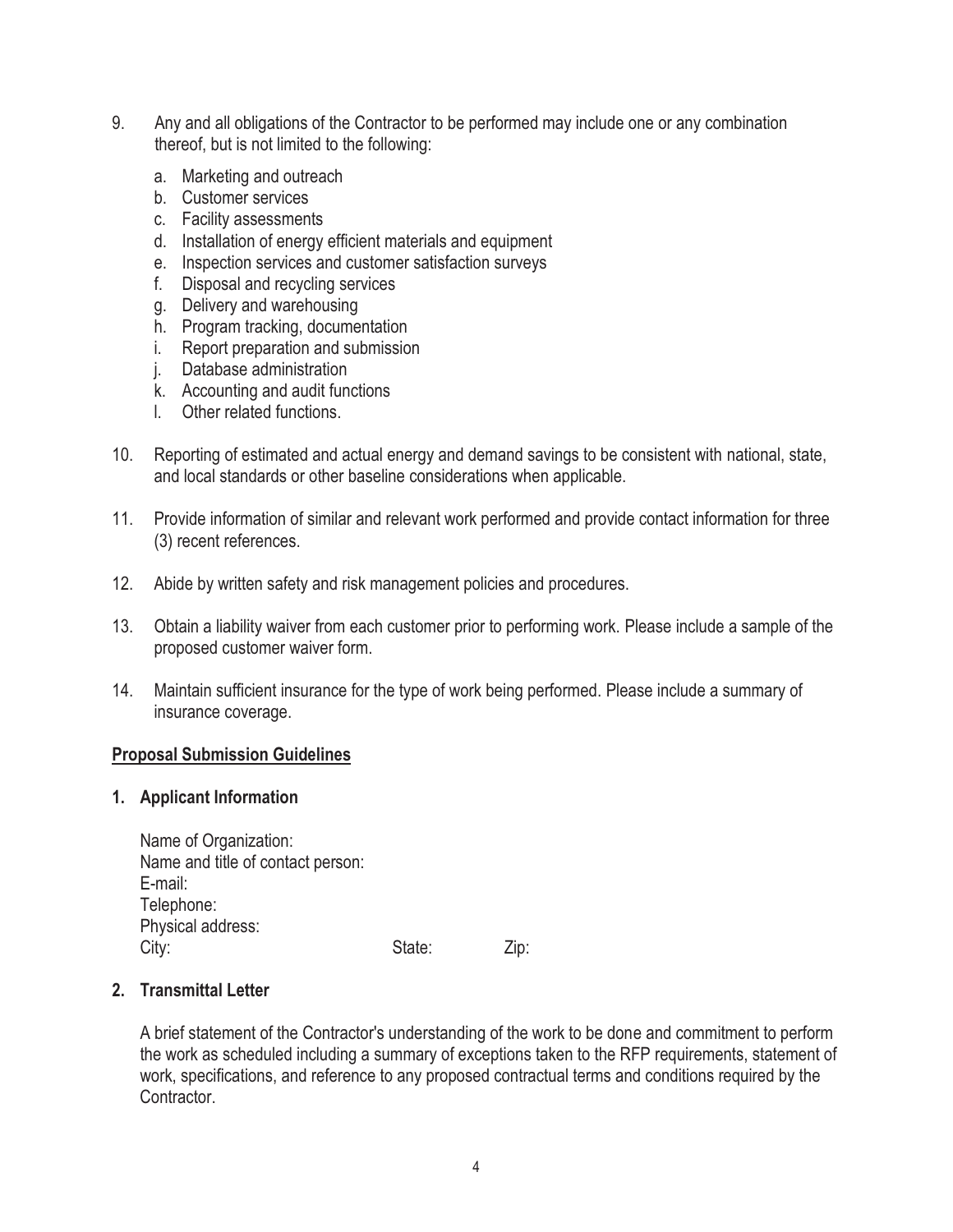An officer authorized to bind must sign the proposal on behalf of the Proposer and must include the following declarations on the Transmittal Letter:

*"This proposal is genuine, and not sham or collusive, nor made in the interest or in behalf of any person not herein named; the proposer has not directly or indirectly induced or solicited any other proposer to put in a sham bid, or any other person, firm or corporation to refrain from submitting a proposal; and the proposer has not in any manner sought by collusion to secure for themselves an advantage over any other proposer."*

- **3. Program Summary:** Provide a description product identified in the above Scope of Work, including the cost of surveys offered and the cost of direct install measures.
- **4. Fee Schedule:** Provide a detailed fee schedule for deliverables proposed to meet the scope of work, i.e. cost per audit, direct-install energy efficiency measures, etc. Quantity discounts for each deliverable will also be considered.
- **5. Customer Participation Process:** Describe the methods by which customers will participate in this program.
- **6. Program Development Process:** Provide description of how the program will be developed and implemented, including the process for determining customer eligibility, incentive amounts, program marketing, program reporting, etc.
- **7. Program Implementation Timeline:** Provide a program implementation timeline, with start and stop dates, and other significant milestones.
- **8. Administration:** Identify key personnel who will operate and/or administer the program or project and briefly identify their duties, responsibilities, and background.
- **9. Cost-Effectiveness Criteria:** Describe cost-effectiveness of the program, measurement and variations documented, program costs, energy savings achieved, etc.
- **10. Monitoring and Evaluation:** Describe how the program will be monitored and evaluated on both in process and outcome basis.
- **11. Past Program Experience:** Describe past program development and implementation experience, and provide a list of references for similar projects completed. Please include sample customer and utility reports, i.e. audits, M&V, summaries.

#### **Proposal Submission Delivery Requirements**

Only one (1) hard copy of your response, including a Transmittal Letter of authentic offer with wet-ink authority signature, and any supporting documentation may be delivered at any time prior to the end of business day on April 29, 2011 to:

> Southern California Public Power Authority 225 S. Lake Avenue, Suite 1250 Pasadena, California 91101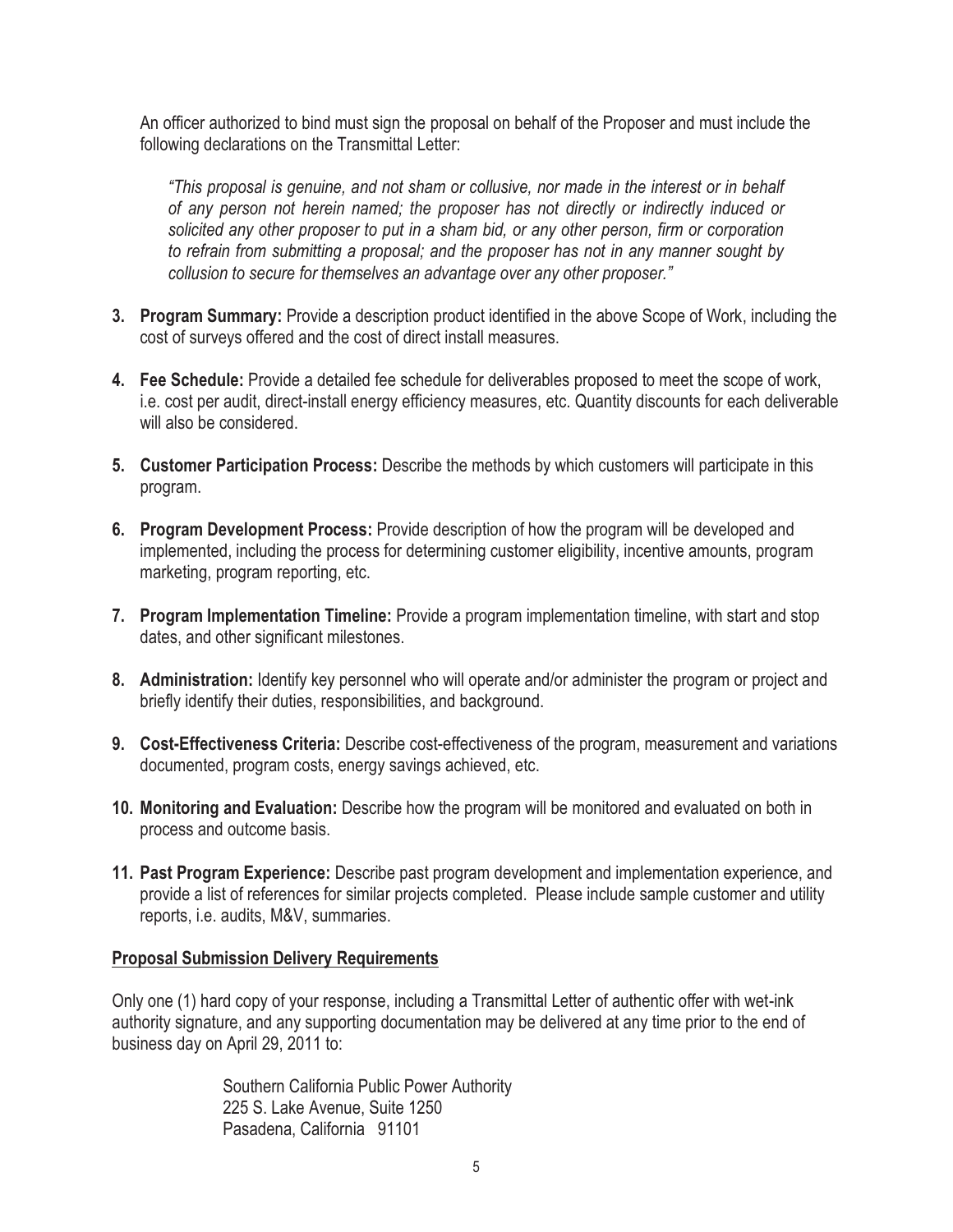One electronic copy of your proposal should also be delivered as above, by CD or USB flash-drive, or alternately e-mailed to dwalden@scppa.org.

Clarification questions may also be addressed to David Walden at dwalden@scppa.org.

SCPPA will not entertain speculative or research proposals, but seeks tangible and timely opportunities to increase their generation portfolio with renewable technologies.

No contact should be made with the Board of Directors, Committee Members, or SCPPA Member Agencies concerning this request for proposals.

All information received by SCPPA in response to this Request for Proposals is subject to the California Public Records Act and all submissions may be subject to review in the event of an audit.

## **Selection Process**

Proposals received will be reviewed and evaluated according to the following system:

- 1. Qualification and experience.
- 2. Approach to and understanding of program objectives.
- 3. Potential to meet SCPPA member small business customers' energy conservation program expectations.
- 4. Cost-effectiveness of the proposal.

### **Proposal Terms and Conditions**

- 1. SCPPA desires to enter exclusive negotiations with the proposer once selected as may be defined through a signed Letter Of Intent (LOI) and defined term.
- 2. SCPPA shall determine at its sole discretion the value of any and/or all proposals including price and non-price attributes.
- 3. Proposals may be sub-divided or combined with other proposals, at SCPPA's sole discretion.
- 4. SCPPA shall perform an initial screening evaluation to identify and eliminate any proposals that are not responsive to the RFP, do not meet the minimum requirements set forth in the RFP, are clearly not economically competitive with other proposals, or are submitted by respondents that lack appropriate creditworthiness, sufficient financial resources, or qualifications to provide dependable and reliable services.
- 5. SCPPA may entertain or eliminate proposals immediately upon receipt or at any future time if not clearly defined in the proposal as the end of the period of offer.
- 6. SCPPA reserves the right, without qualification and in its sole discretion, to accept or reject any or all proposals for any reason without explanation to the respondent, or to make the award to that respondent, who, in the opinion of SCPPA, will provide the most value to SCPPA and its Member Agencies.
- 7. SCPPA may decline to enter into any agreement or contract with any respondent, terminate negotiations with any respondent, or to abandon the RFP process in its entirety.
- 8. SCPPA reserves the right to make an award to the other than the lowest price offer or the proposal evidencing the greatest technical ability or other measure if SCPPA determines that to do so would result in the greatest value to SCPPA and its Member Agencies.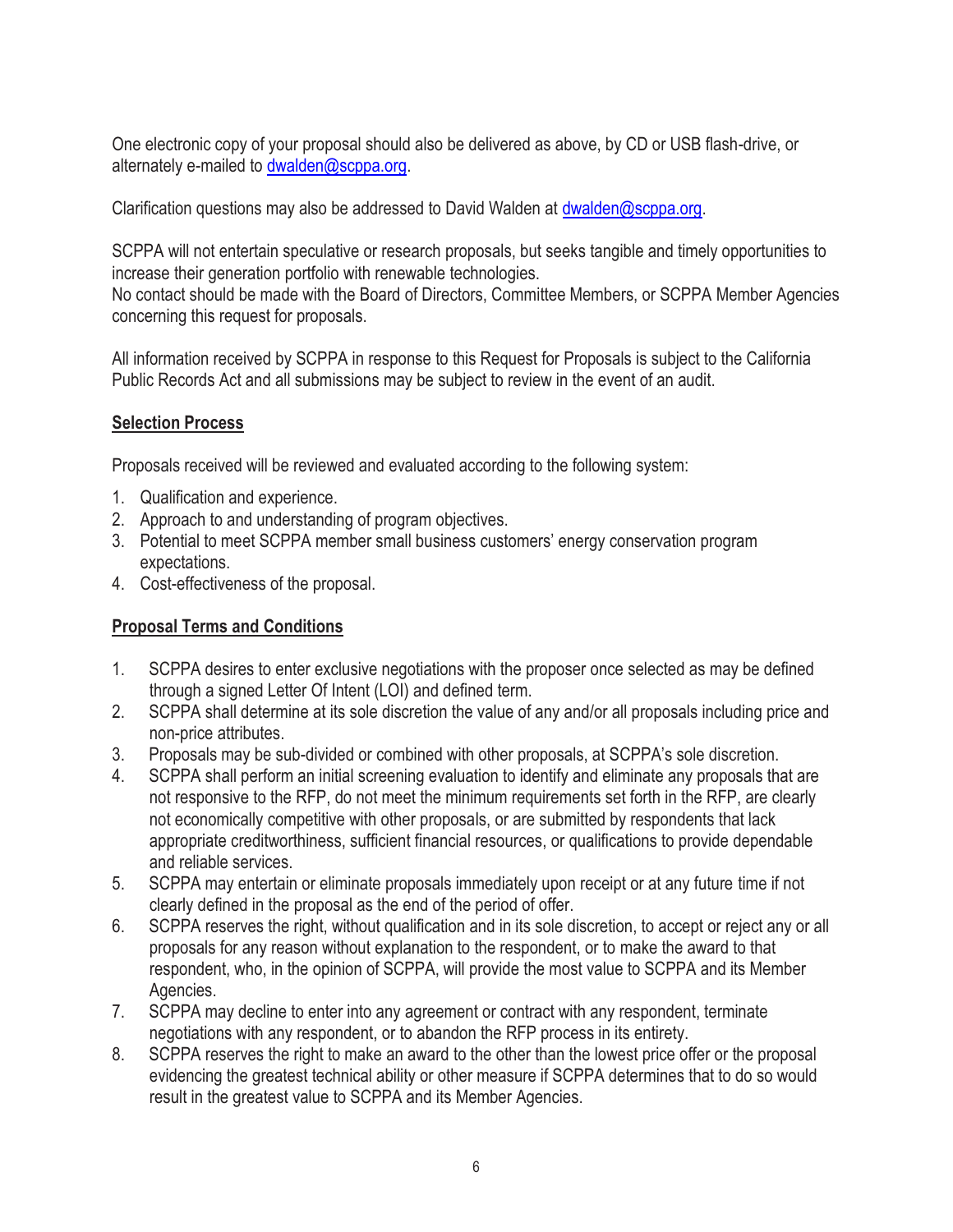- 9. Those respondents who submit proposals agree to do so without legal recourse against SCPPA, its members, and their directors, officers, employees and agents for rejection of their proposal(s) or for failure to execute or act on their proposal for any reason.
- 10. SCPPA shall not be liable to any respondent or party in law or equity for any reason whatsoever for any acts or omissions arising out of or in connection with this RFP.
- 11. Respondent shall be liable for all its costs and SCPPA shall not be responsible for any respondent's costs incurred to prepare, submit, or negotiate its proposal, a contract or for any other activity related thereto.
- 12. SCPPA may require certain performance assurances from bidders prior to entering into detailed negotiations for a proposed project. Such assurances may include requiring the bidder to post a performance bond.
- 13. Either SCPPA collectively or Member Agencies individually may respond to, or enter into negotiations for a proposal. SCPPA is not responsible or liable for individual Member Agency interactions with the respondent which are not entirely contained within SCPPA's option or election to engage the respondent as defined within the Terms and Conditions herein.

### **Additional Requirements for Proposal**

- **1. Consideration of Responses:** Submitted proposals should be prepared simply and economically, without the inclusion of unnecessary promotional materials. Proposals should be submitted on recycled paper that has a minimum of thirty percent (30%) post-consumer recycled content and duplex copied (double-sided pages) where applicable.
- **2. License & Insurance:** If selected, the proposer will be required to maintain any licenses and sufficient insurance for the type of work being performed. SCPPA or its Member Agencies may require specific insurance coverage to be established and maintained during the course of work and as a condition of award or continuation of contract.
- **3. Non-Discrimination/Equal Employment Practices/Affirmative Action Plan (AAP):** If selected, the proposer and each of its known subcontractors may be required to complete and file an acceptable Affirmative Action Plan. The Affirmative Action Plan may be set forth in the form required as a business practice by the Department of Water and Power of the City of Los Angeles which is SCPPA's largest member.
- **4. Living Wage Ordinance:** If selected, the proposer may be required to comply with the applicable provisions of the City of Los Angles Living Wage Ordinance and the City of Los Angeles Service Contract Workers Retention Ordinance. The Living Wage Ordinance provisions are found in Section 10.36 of the Los Angeles City Administrative Code, and the Service Contract Workers Retention Ordinance are found in Section 10.37 of the Los Angeles Administrative Code (SCWRO/LW0).
- **5. Davis Bacon Act:** Depending on the source of funds used, the proposer may be required to pay prevailing wages on public works projects and comply with the Davis-Bacon Act. Specifically, federally assisted programs under the American Recovery and Reinvestment Act (ARRA) must include provisions for paying workers on-site no less than the locally prevailing wages and benefits paid on similar projects.
- **6. Child Support Policy:** If selected, proposer may be required to comply with City of Los Angeles Ordinance No. 172401, which requires all contractors and subcontractors performing work to comply